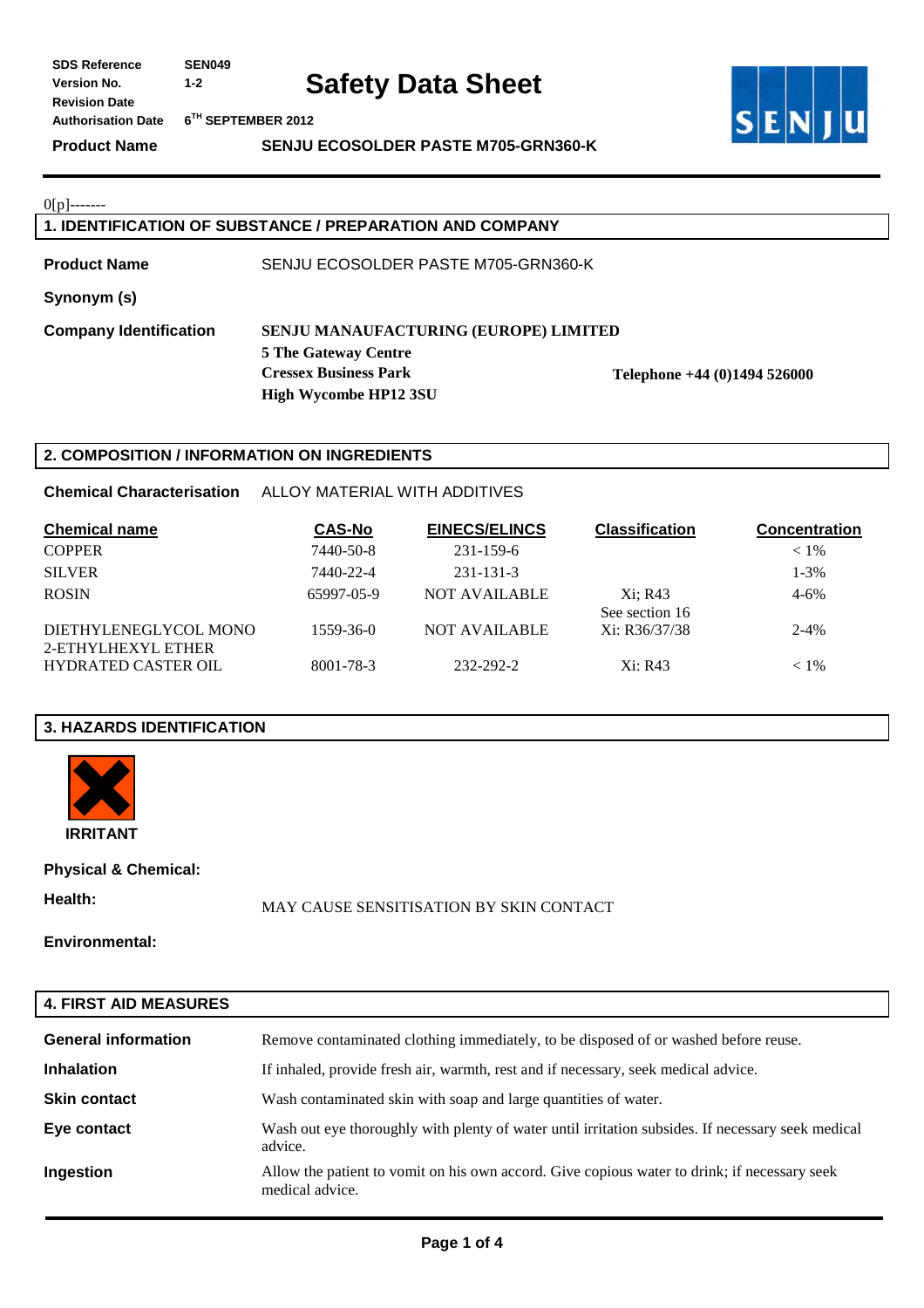**Product Name SENJU ECOSOLDER PASTE M705-GRN360-K** 



| <b>5. FIRE FIGHTING MEASURES</b>             |                                                                                    |
|----------------------------------------------|------------------------------------------------------------------------------------|
|                                              |                                                                                    |
| <b>General hazard</b>                        |                                                                                    |
| <b>Extinguishing media</b>                   | To suit local surroundings (e.g. carbon dioxide or chemical powder)                |
| <b>Extinguishing media not to</b><br>be used |                                                                                    |
| Special exposure hazards                     | The thermal decomposition products released should be considered toxic if inhaled. |
| <b>Protective equipment</b>                  | Wear self-contained breathing apparatus.                                           |
| <b>Further information</b>                   |                                                                                    |
|                                              |                                                                                    |

## **6. ACCIDENTAL RELEASE MEASURES**

| Methods for cleaning up | Adhere to personal protective measures.<br>Take up mechanically (e.g. sweep or vacuum up). Label container and dispose of as prescribed. |
|-------------------------|------------------------------------------------------------------------------------------------------------------------------------------|
| <b>Environmental</b>    | Do not allow to get into waste water or waterways; if this occurs, inform the relevant water                                             |
| considerations          | authority at once.                                                                                                                       |

# **7. HANDLING & STORAGE**

| Advice on safe handling    | Handle in accordance with good hygiene and safety practice                               |  |  |
|----------------------------|------------------------------------------------------------------------------------------|--|--|
| <b>Storage conditions</b>  | Ensure adequate ventilation of the storage area. Keep containers tightly closed and dry. |  |  |
| <b>Further information</b> |                                                                                          |  |  |

#### **8. EXPOSURE CONTROLS / PERSONAL PROTECTION**

| <b>Exposure controls</b>      | Monitoring of the workplace should be considered in accordance with EH40 (or equivalent)<br>controls                                                                                                                                                                                                                                        |     |                |          |                                   |
|-------------------------------|---------------------------------------------------------------------------------------------------------------------------------------------------------------------------------------------------------------------------------------------------------------------------------------------------------------------------------------------|-----|----------------|----------|-----------------------------------|
|                               | LTEL (8 hour TWA):                                                                                                                                                                                                                                                                                                                          | ppm | 0.1            | $mg/m^3$ | (OEL for silver, EH40/2002)       |
|                               | LTEL (8 hour TWA):                                                                                                                                                                                                                                                                                                                          | ppm | 0.2            | $mg/m^3$ | (OEL for copper fume, EH40/2002)  |
|                               | LTEL (8 hour TWA):                                                                                                                                                                                                                                                                                                                          | ppm |                | $mg/m^3$ | (OEL for copper dust and mists)** |
|                               | STEL(15 min)                                                                                                                                                                                                                                                                                                                                | ppm | $\overline{2}$ | $mg/m^3$ | (OEL for copper dust and mists)** |
|                               | **EH40/2002.                                                                                                                                                                                                                                                                                                                                |     |                |          |                                   |
| <b>Engineering controls</b>   | Ensure adequate ventilation of working area                                                                                                                                                                                                                                                                                                 |     |                |          |                                   |
| <b>Personal protection</b>    | Observe normal standards for handling chemicals.<br>It is recommended that those with a medical history of sensitisation should not handle this product.<br>Avoid breathing vapour. Avoid contact with skin and eyes.<br>Wash hands before breaks and after work.<br>Wear personal protective equipment appropriate to the task (see below) |     |                |          |                                   |
| Eye protection                | Safety goggles                                                                                                                                                                                                                                                                                                                              |     |                |          |                                   |
| <b>Skin protection</b>        | Plastic or rubber gloves                                                                                                                                                                                                                                                                                                                    |     |                |          |                                   |
| <b>Respiratory protection</b> | Dust mask or respirator if ventilation is judged to be insufficient.                                                                                                                                                                                                                                                                        |     |                |          |                                   |
| <b>Other protection</b>       | Protective overalls or aprons                                                                                                                                                                                                                                                                                                               |     |                |          |                                   |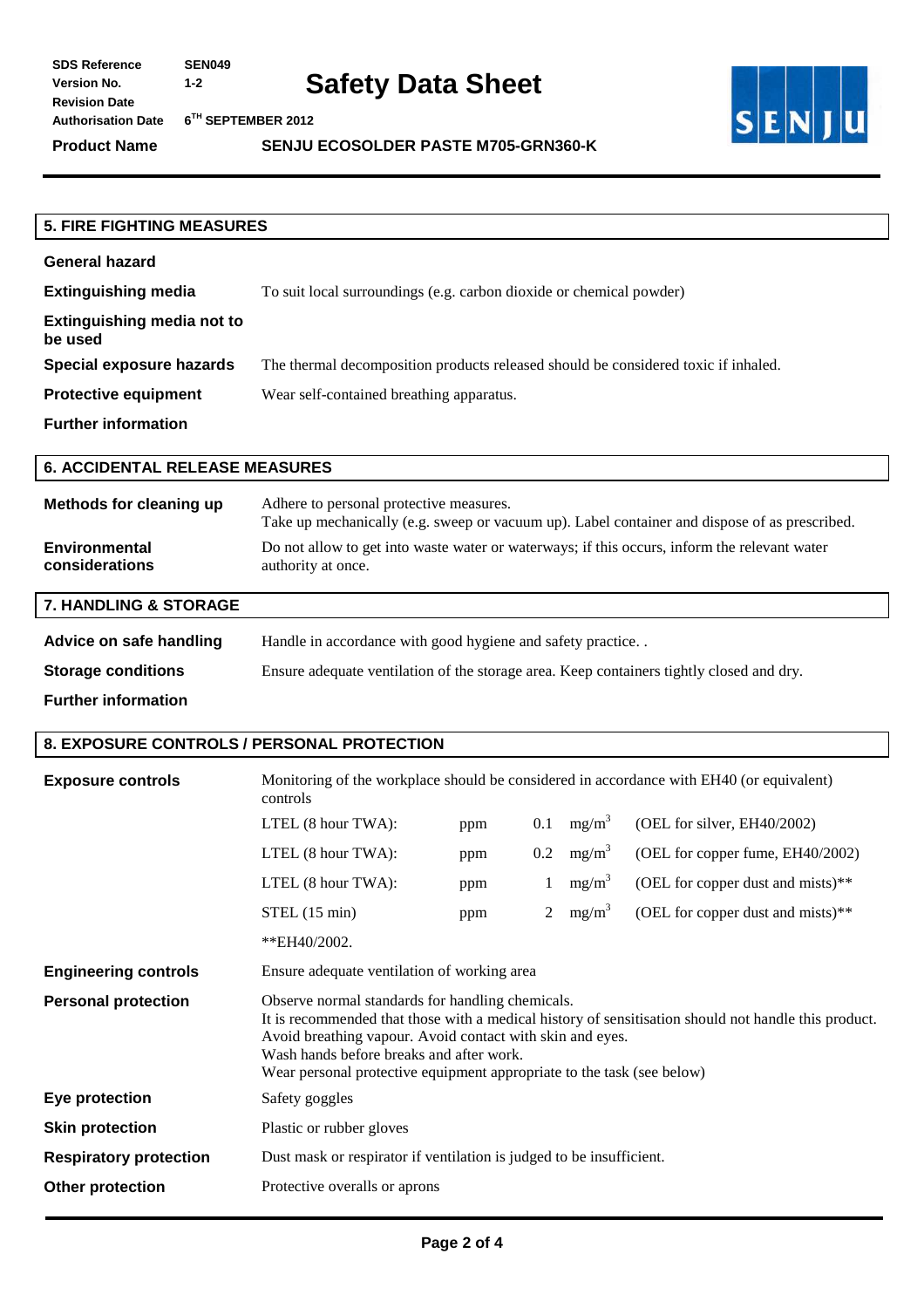| <b>SDS Reference</b>      | <b>SEN049</b>     |
|---------------------------|-------------------|
| <b>Version No.</b>        | 1-2               |
| <b>Revision Date</b>      |                   |
| <b>Authorisation Date</b> | $6^{\rm TH}$ SEP1 |
|                           |                   |

**Authorisation Date 6TH SEPTEMBER 2012** 





| 9. PHYSICAL & CHEMICAL PROPERTIES |                  |                          |         |           |
|-----------------------------------|------------------|--------------------------|---------|-----------|
| <b>Physical form</b>              | Viscous paste    |                          |         |           |
| Colour                            | Amber            |                          |         |           |
| Odour                             | Mild, ether-like |                          |         |           |
| pH                                |                  |                          |         |           |
| Boiling pt / range                | >270             | $\rm ^{\circ}C$          |         |           |
| Melting pt / range                | 217-219          | °C (alloy material)      |         |           |
| <b>Flash point</b>                | 141              | $\rm ^{o}C$<br>(Solvent) |         |           |
| Autoflammability                  |                  |                          |         |           |
| <b>Specific gravity</b>           | 4.5              |                          |         |           |
| <b>Explosive limits</b>           | Lower:           | $\% (v/v)$               | Higher: | % $(v/v)$ |
| <b>Viscosity</b>                  |                  |                          |         |           |
| <b>Water solubility</b>           | Insoluble        |                          |         |           |
| <b>Additional information</b>     |                  |                          |         |           |

## **10. STABILITY & REACTIVITY**

| <b>Stability</b>                           | The product is stable                                                              |
|--------------------------------------------|------------------------------------------------------------------------------------|
| <b>Thermal decomposition</b>               |                                                                                    |
| <b>Conditions to avoid</b>                 | Heat, sparks and open flames                                                       |
| <b>Material to avoid</b>                   | The product is incompatible with strong oxidising agents, acids, hydrogen peroxide |
| <b>Hazardous reactions</b>                 | Hazardous polymerisation will not occur.                                           |
| <b>Hazardous decomposition</b><br>products | Oxides of carbon, aliphatic aldehydes                                              |

# **11. TOXICOLOGICAL INFORMATION**

| <b>Acute toxicity</b>            | $LD_{50}$ rat (oral) | mg/kg | No data available                                                                              |
|----------------------------------|----------------------|-------|------------------------------------------------------------------------------------------------|
| <b>Dermal compatibility</b>      | No data available    |       |                                                                                                |
| Mucous membrane<br>compatibility | No data available    |       |                                                                                                |
| <b>Further information</b>       |                      |       | Vapours may cause irritation to eyes, nose and throat and headaches plus neurological effects. |
|                                  |                      |       |                                                                                                |

# **12. ECOLOGICAL INFORMATION**

| <b>Acute toxicity</b> | $LC_{50}$ Fish    |
|-----------------------|-------------------|
| <b>Degradability</b>  | No data available |

mg/l No data available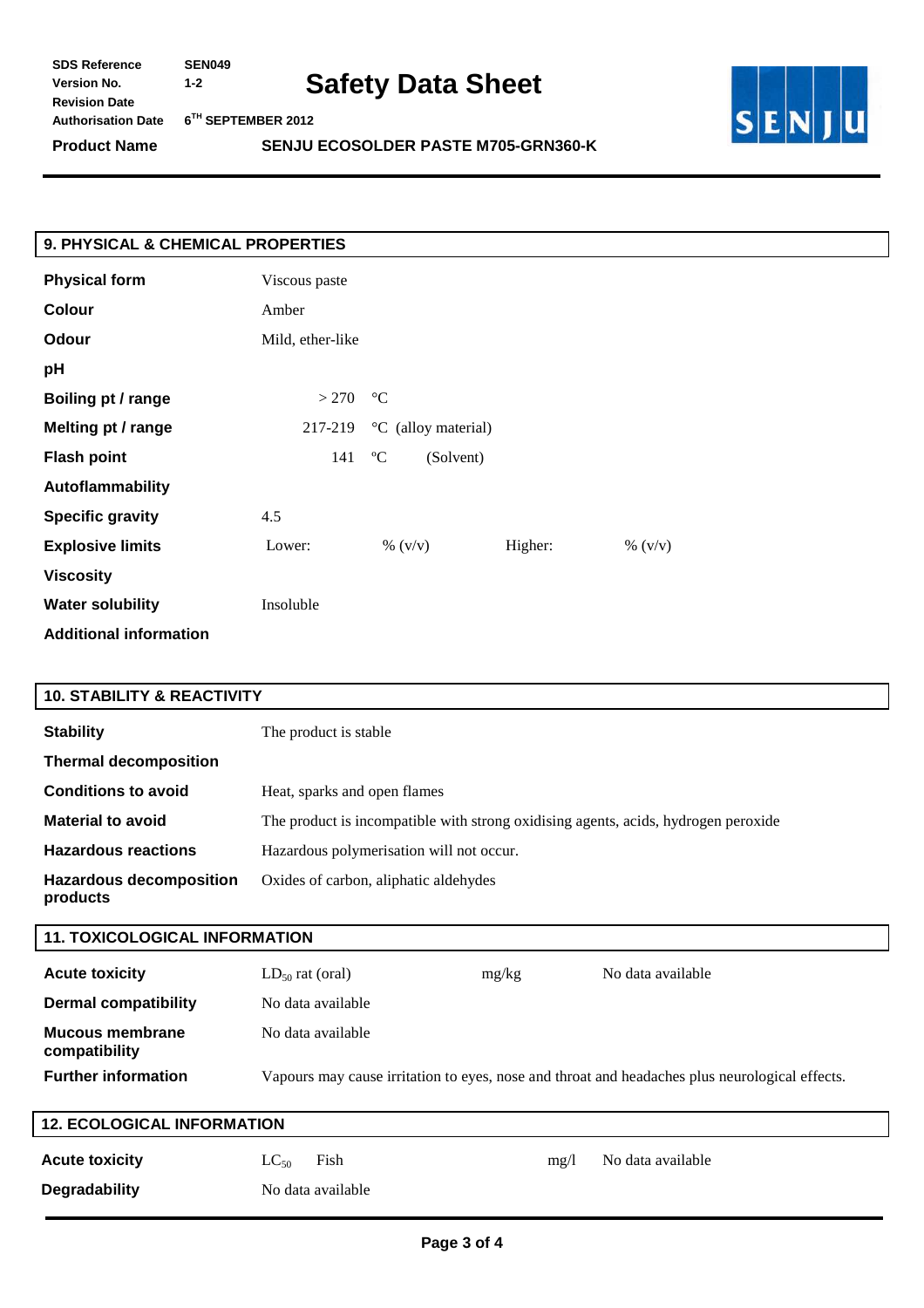**Product Name SENJU ECOSOLDER PASTE M705-GRN360-K** 



| <b>11. TOXICOLOGICAL INFORMATION</b>  |                                                                                                                                                                                                                                                 |  |
|---------------------------------------|-------------------------------------------------------------------------------------------------------------------------------------------------------------------------------------------------------------------------------------------------|--|
| <b>Further information</b>            |                                                                                                                                                                                                                                                 |  |
| <b>13. DISPOSAL CONSIDERATIONS</b>    |                                                                                                                                                                                                                                                 |  |
| <b>Advice on disposal</b>             | In accordance with national and local authority regulations, e.g. special waste or incineration                                                                                                                                                 |  |
| <b>Contaminated packaging</b>         | Treat empty containers in the same way as the product or if possible wash out thoroughly and<br>recycle.                                                                                                                                        |  |
| <b>14. TRANSPORT INFORMATION</b>      |                                                                                                                                                                                                                                                 |  |
| <b>United Nations number</b>          | The product is not classified for transport.                                                                                                                                                                                                    |  |
| Packaging group                       |                                                                                                                                                                                                                                                 |  |
| <b>IMDG code</b>                      |                                                                                                                                                                                                                                                 |  |
| <b>RID / ADR</b>                      |                                                                                                                                                                                                                                                 |  |
| <b>Marine pollutant</b>               | The product should not be marked as a marine pollutant                                                                                                                                                                                          |  |
|                                       |                                                                                                                                                                                                                                                 |  |
| <b>15. REGULATORY INFORMATION</b>     |                                                                                                                                                                                                                                                 |  |
| <b>Classification &amp; labelling</b> | The product is classified in accordance with the Chemicals (Hazard Information and Packaging for<br>Supply) Regulations (CHIP 3) and the Dangerous Preparations Directive (1999/45/EC)<br>Substances to be included on the label Contains rosin |  |
| <b>IRRITANT</b>                       |                                                                                                                                                                                                                                                 |  |
| <b>Risk phrases</b>                   | R43<br>MAY CAUSE SENSITISATION BY SKIN CONTACT                                                                                                                                                                                                  |  |
| <b>Safety phrases</b>                 | S24<br>AVOID CONTACT WITH THE SKIN<br><b>WEAR SUITABLE GLOVES</b><br>S37                                                                                                                                                                        |  |
|                                       |                                                                                                                                                                                                                                                 |  |
| <b>16. OTHER INFORMATION</b>          |                                                                                                                                                                                                                                                 |  |
| <b>Further information</b>            | The rosin classification is based on that for similar substances.                                                                                                                                                                               |  |
|                                       | <b>Risk phrases in section 2</b>                                                                                                                                                                                                                |  |
|                                       | R36/37/38: Irritating to eyes, respiratory system and skin.                                                                                                                                                                                     |  |
| Sources of data                       | The Approved Supply List, other suppliers' safety data sheets                                                                                                                                                                                   |  |
| Date of issue                         | 11-09-2002                                                                                                                                                                                                                                      |  |
|                                       |                                                                                                                                                                                                                                                 |  |